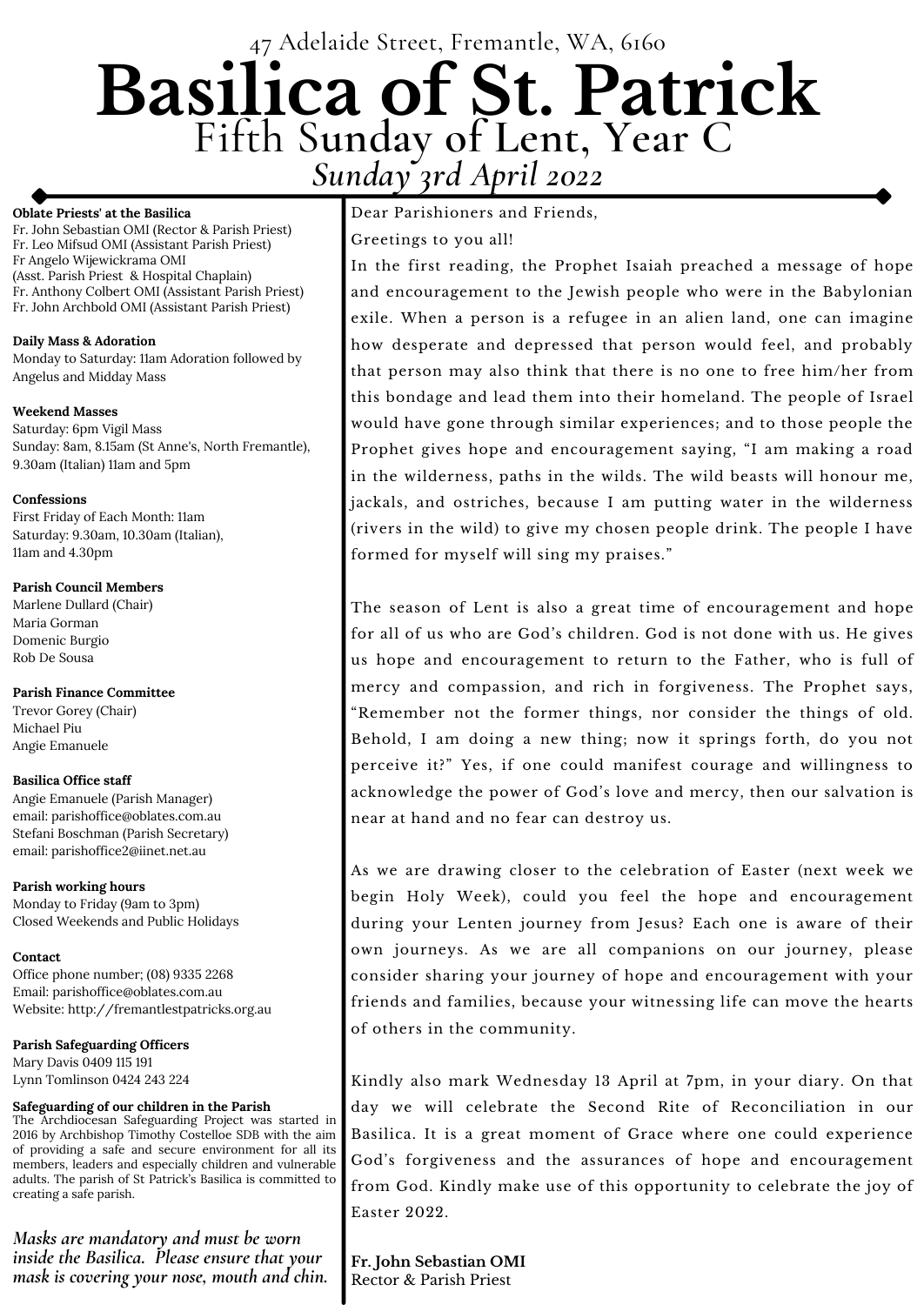## **Entrance Antiphon**

Give me justice, O God, and plead my cause against a nation that is faithless.

From the deceitful and cunning rescue me, for you, O God, are my strength.

## **First Reading**

*A reading from the Book of Isaiah 43:16-21 See, I am doing a new deed, and I will give my chosen people drink*

Thus says the Lord, who made a way through the sea, a path in the great waters; who put chariots and horse in the field and a powerful army which lay there never to rise again, snuffed out, put out like a wick:

No need to recall the past, no need to think about what was done before. See, I am doing a new deed, even now it comes to light; can you not see it? Yes, I am making a road in the wilderness, paths in the wilds.

The wild beasts will honour me,

jackals and ostriches,

because I am putting water in the wilderness (rivers in the wild)

to give my chosen people drink. The people I have formed for myself will sing my praises.

The word of the Lord. **All: Thanks be to God.**

# **The Liturgy of the Word**

# **Music Ministry**

**Organists & Cantors** Sat 6pm Vigil: Aquinas Schola; Andrew Brown (organist) Sun 8am, 11am & 5pm: Eimear Foley (cantor); Andrew Brown (organist)

**Hymns**

Mass Setting: Missa Simplex Processional Hymn: CWB 791 Praise to the Holiest in the Height Thanksgiving Hymn: CWB 862 When I survey the wondrous cross Recessional Hymn: CWD 801 Salve Regina

## **Responsorial Psalm**

**Response: The Lord has done great things for us; we are filled with joy.**

When the Lord brought back the captives of Zion, we were like men dreaming. then our mouth was filled with laughter, and our tongue with rejoicing.

### **Response: The Lord has done great things for us; we are filled with joy.**

Then they said among the nations, "The Lord has done great things for them." the Lord has done great things for us; we are glad indeed.

**Response: The Lord has done great things for us; we are filled with joy.**

Restore our fortunes, O Lord, like the torrents in the southern desert. those that sow in tears shall reap rejoicing.

**Response: The Lord has done great things for us; we are filled with joy.**

> Although they go forth weeping, carrying the seed to be sown, they shall come back rejoicing, carrying their sheaves.

### **Response: The Lord has done great things for us; we are filled with joy.**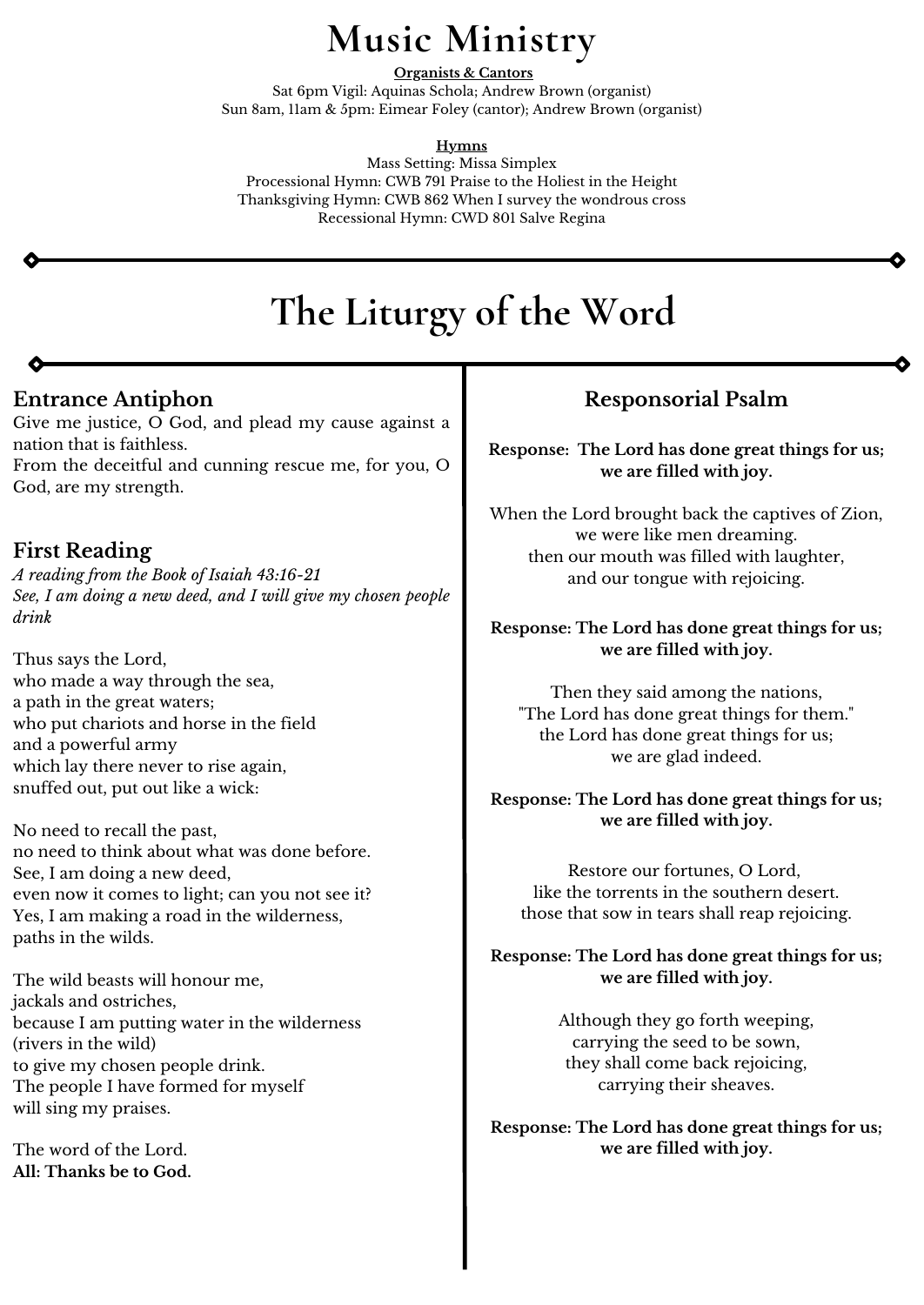## **Gospel Acclamation**

*Glory and praise to you, Lord Jesus Christ!* Even now, says the Lord, return to me with your whole hearts; for I am gracious and merciful. *Glory and Praise to you, Lord Jesus Christ!*

## **Gospel Reading**

*AreadingfromtheholyGospelaccordingtoStJohn8:1-11 'Letthe oneamongyouwhohasnotsinnedbe the firstto throwastone'*

Jesus went to the Mount of Olives. At daybreak he appeared in the Temple again; and as all the people came to him, he sat down and began to teach them.

Celebrant: The Gospel of the Lord. **All: Praise to you, Lord Jesus Christ.**

The scribes and Pharisees brought a woman along who had been caught committing adultery; and making her stand there in full view of everybody, they said to Jesus, 'Master, this woman was caught in the very act of committing adultery, and Moses has ordered us in the Law to condemn women like this to death by stoning. What have you to say?' They asked him this as a test, looking for something to use against him. But Jesus bent down and started writing on the ground with his finger. As they persisted with their question, he looked up and said, 'If there is one of you who has not sinned, let him be the first to throw a stone at her.' Then he bent down and wrote on the ground again. When they heard this they went away one by one, beginning with the eldest, until Jesus was left alone with the woman, who remained standing there. He looked up and said, 'Woman, where are they? Has no one condemned you?' 'No one, sir' she replied. 'Neither do I condemn you,' said Jesus 'go away, and do not sin any more.'

## **Communion antiphon**

Has no one condemned you, woman? No one, Lord. Neither shall I condemn you. From now on, sin no more.

#### The Apostles' Creed I believe in God, the Father almighty, Creator of heaven and earth, and in Jesus Christ, his only Son, our Lord, who was conceived by the Holy Spirit, born of the Virgin Mary, suffered under Pontius Pilate, was crucified, died and was buried; he descended into hell; on the third day he rose again from the dead; he ascended into heaven, and is seated at the right hand of God the Father almighty; from there he will come to judge the living and the dead. I believe in the Holy Spirit, the holy catholic Church, the communion of saints, the forgiveness of sins, the resurrection of the body, and life everlasting. Amen.

#### Our Parish Prayer

O God, the creator and giver of all good things, bless our Parish and Basilica of St Patrick and the community that worships here.

Inspire us to work together to spread your love.

Strengthen our faith and grant us the spirit of service so that, with your grace and the help of Mary Immaculate and St. Eugene de Mazenod, we may glorify you, provide for the needs of our wider community and make ourselves Holy.

We ask you this through Christ our Lord. Amen.

#### **Second Reading**

*A reading from a Letter of St Paul to the Philippians 3:8-14 I look on everything as so much rubbish if only I can have Christ*

I believe nothing can happen that will outweigh the supreme advantage of knowing Christ Jesus my Lord. For him I have accepted the loss of everything, and I look on everything as so much rubbish if only I can have Christ and be given a place in him. I am no longer trying for perfection by my own efforts, the perfection that comes from the Law, but I want only the perfection that comes through faith in Christ, and is from God and based on faith. All I want is to know Christ and the power of his resurrection and to share his sufferings by reproducing the pattern of his death. That is the way I can hope to take my place in the resurrection of the dead. Not that I have become perfect yet: I have not yet won, but I am still running, trying to capture the prize for which Christ Jesus captured me. I can assure you my brothers, I am far from thinking that I have already won. All I can say is that I forget the past and I strain ahead for what is still to come; I am racing for the finish, for the prize to which God calls us upwards to receive in Christ Jesus.

The Word of the Lord. All: Thanks be to God.